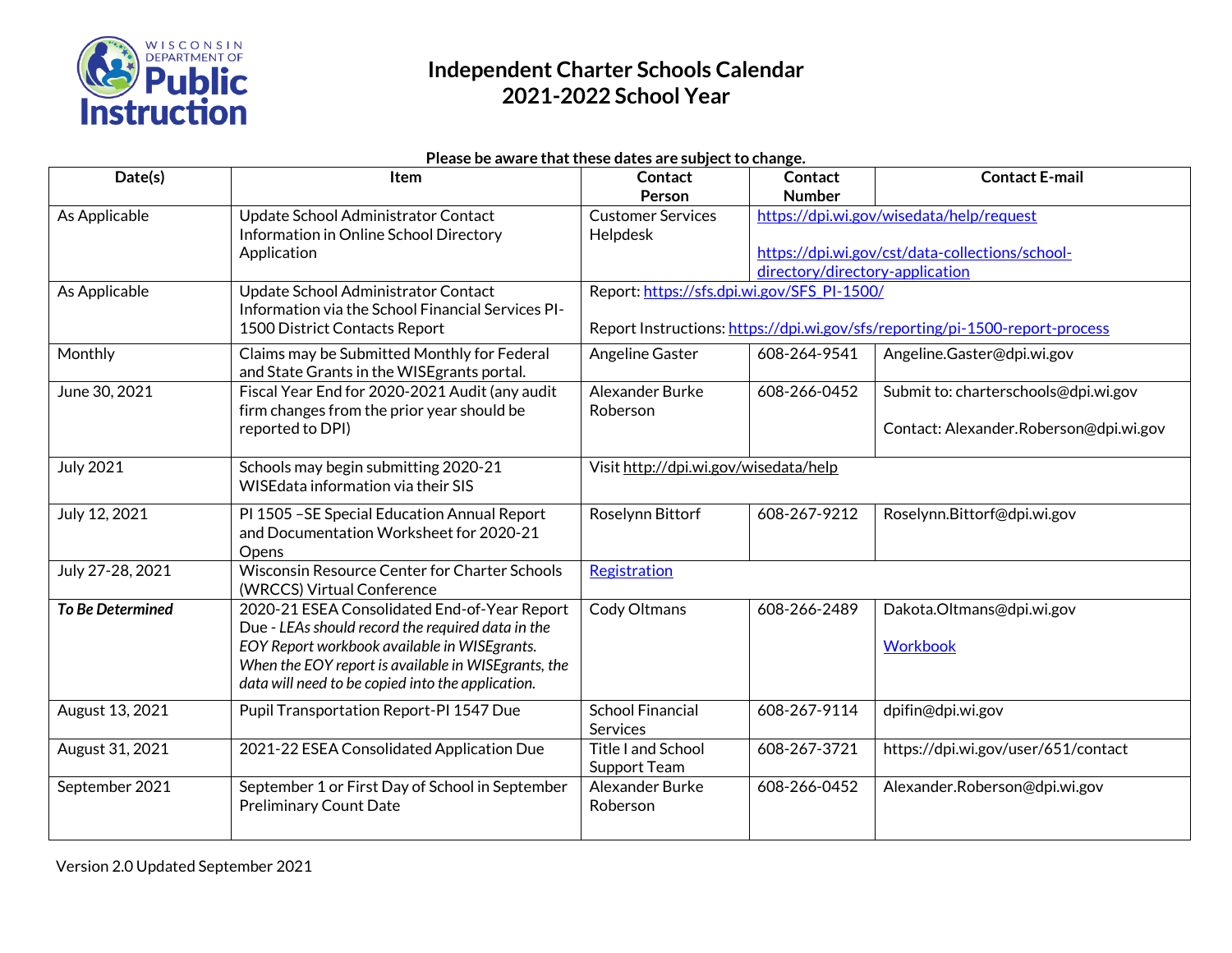

| September 3, 2021       | Preliminary Pupil Count Report (MC-1567) Due                                                                                                              | Alexander Burke<br>Roberson | 608-266-0452 | Alexander.Roberson@dpi.wi.gov |
|-------------------------|-----------------------------------------------------------------------------------------------------------------------------------------------------------|-----------------------------|--------------|-------------------------------|
| September 15, 2021      | Summer School Count Report Due - Only for<br>schools who offered Summer School in the Summer<br>of 2021                                                   | Alexander Burke<br>Roberson | 608-266-0452 | Alexander.Roberson@dpi.wi.gov |
| September 17, 2021      | 3rd Friday September Pupil Count Date                                                                                                                     | Alexander Burke<br>Roberson | 608-266-0452 | Alexander.Roberson@dpi.wi.gov |
| September 17, 2021      | PI 1505 - SE Special Education Annual Report<br>and Documentation Worksheet for 2020-21 Due                                                               | Roselynn Bittorf            | 608-267-9212 | Roselynn.Bittorf@dpi.wi.gov   |
| September 20, 2021      | First State Charter Aid Payment made - Based<br>on Preliminary Pupil Count                                                                                | Alexander Burke<br>Roberson | 608-266-0452 | Alexander.Roberson@dpi.wi.gov |
| September 24, 2021      | 3rd Friday September Pupil Count Report (MC-<br>1567) Due                                                                                                 | Alexander Burke<br>Roberson | 608-266-0452 | Alexander.Roberson@dpi.wi.gov |
| September 30, 2021      | ESEA Consolidated Applications - Final Date to<br>File Claims for Reimbursement of Expenditures<br>through June 30, 2020 (Title I)                        | Ryan Egan                   | 608-266-1723 | Ryan.Egan@dpi.wi.gov          |
| September 30, 2021      | <b>ESSA Consolidated Applications - Final Date to</b><br>File Claims for Reimbursement of Expenditures<br>through June 30, 2019 (Title IIA)               | Jacque Jordee               | 608-267-9134 | Jacqueline.Jordee@dpi.wi.gov  |
| September 30, 2021      | <b>ESEA Consolidated Applications - Final Date to</b><br>File Claims for Reimbursement of Expenditures<br>through June 30, 2019 (Title III and Title IVA) | Angeline Gaster             | 608-264-9541 | Angeline.Gaster@dpi.wi.gov    |
| September 30, 2021      | IDEA (special education) Entitlement Claims Due                                                                                                           | Glenn Aumann                | 608-266-3489 | Glenn.Aumann@dpi.wi.gov       |
| October 1, 2021         | ESSA School Level Actuals Report for 2020-21<br>Due                                                                                                       | Dan Bush                    | 608-266-6968 | Daniel.Bush@dpi.wi.gov        |
| <b>To Be Determined</b> | PI-1504 SE Special Education Budget Report for<br>2021-22 Opens                                                                                           | Roselynn Bittorf            | 608-267-9212 | Roselynn.Bittorf@dpi.wi.gov   |
| To Be Determined        | PI-1504-SE Special Education Budget Report for<br>2021-22 Due                                                                                             | Roselynn Bittorf            | 608-267-9212 | Roselynn.Bittorf@dpi.wi.gov   |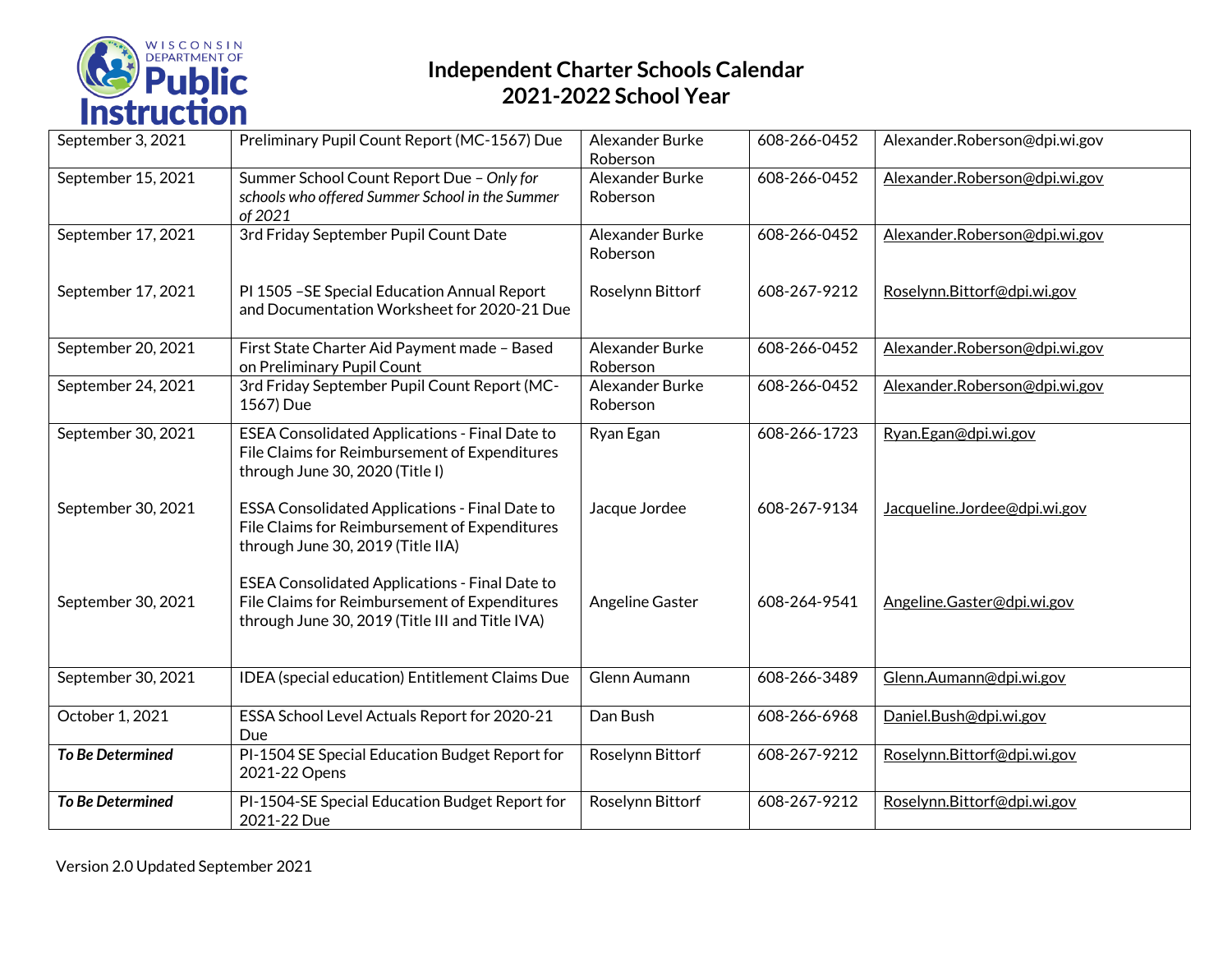

| December 1, 2021              | ACCESS for ELLs and Alternate ACCESS for ELLs<br><b>Test Window Opens</b>                                                                                                                                                                                                                                                                                                                                                                                                                                         | <b>Jesse Roberts</b>                                                  | 608-267-5153                                   | Jesse.Roberts@dpi.wi.gov              |
|-------------------------------|-------------------------------------------------------------------------------------------------------------------------------------------------------------------------------------------------------------------------------------------------------------------------------------------------------------------------------------------------------------------------------------------------------------------------------------------------------------------------------------------------------------------|-----------------------------------------------------------------------|------------------------------------------------|---------------------------------------|
| December 6, 2021              | Second State Charter Aid Payment made - Based<br>on 3rd Friday September Pupil Count                                                                                                                                                                                                                                                                                                                                                                                                                              | Alexander Burke<br>Roberson                                           | 608-266-0452                                   | Alexander.Roberson@dpi.wi.gov         |
| December 6, 2021              | Summer School Payment made to Schools who<br>offered Summer School in the Summer of 2021                                                                                                                                                                                                                                                                                                                                                                                                                          | Alexander Burke<br>Roberson                                           | 608-266-0452                                   | Alexander.Roberson@dpi.wi.gov         |
| December 7, 2021              | WISEdata Snapshot: 2020-21 Attendance and<br>Discipline Data                                                                                                                                                                                                                                                                                                                                                                                                                                                      | <b>Customer Services</b><br>Helpdesk                                  | Visit http://dpi.wi.gov/wisedata/help/request  |                                       |
| December 7, 2021              | WISEdata Snapshot: 2020-2021 Year End<br>(Completion/Exit, Dropout, Attendance, Career<br>Education, Roster), 2021-22 3rd Friday in Sept.<br>Enrollment, and 2021-22 Oct. 1 Child Count                                                                                                                                                                                                                                                                                                                           | <b>Customer Services</b><br>Helpdesk                                  | Visit https://dpi.wi.gov/wisedata/help/request |                                       |
| December 15, 2021             | Audited Financial Statements Fiscal Year 2020-<br>21 Due                                                                                                                                                                                                                                                                                                                                                                                                                                                          | Alexander Burke<br>Roberson                                           | 608-266-0452                                   | Alexander.Roberson@dpi.wi.gov         |
| January 11, 2022              | <b>WISEstaff Preliminary Reporting Deadline</b>                                                                                                                                                                                                                                                                                                                                                                                                                                                                   | <b>WISEstaff application:</b><br><b>Customer Services</b><br>Helpdesk | https://dpi.wi.gov/wisedata/help/request       |                                       |
|                               |                                                                                                                                                                                                                                                                                                                                                                                                                                                                                                                   | Licensing Questions                                                   |                                                | https://dpi.wi.gov/support/contact-us |
| January 14, 2022              | 2 <sup>nd</sup> Friday January Pupil Count Date                                                                                                                                                                                                                                                                                                                                                                                                                                                                   | Alexander Burke<br>Roberson                                           | 608-266-0452                                   | Alexander.Roberson@dpi.wi.gov         |
| January 15 - June 15,<br>2022 | Wisconsin Educator Effectiveness System -<br>Equivalency Review (schools wanting to apply to<br>use an alternative model of teacher and principal<br>evaluation from the DPI model only)<br>January 15, '22 - Letter of Intent to Apply due<br>March 15, '22 - Equivalency Applications due<br>April 15, '22 - Initial Notice of Application Status<br>given<br>May 15, '22 - Additional Evidence and<br>Supporting Documentation due (if necessary)<br>June 15, '22- Final Notice of Application Status<br>given | Jacob Hollnagel                                                       | 608-266-5195                                   | Jacob.Hollnagel@dpi.wi.gov            |
| January 21, 2022              | 2 <sup>nd</sup> Friday January Pupil Count Report (MC-<br>1567) Due                                                                                                                                                                                                                                                                                                                                                                                                                                               | Alexander Burke<br>Roberson                                           | 608-266-0452                                   | Alexander.Roberson@dpi.wi.gov         |

Version 2.0 Updated September 2021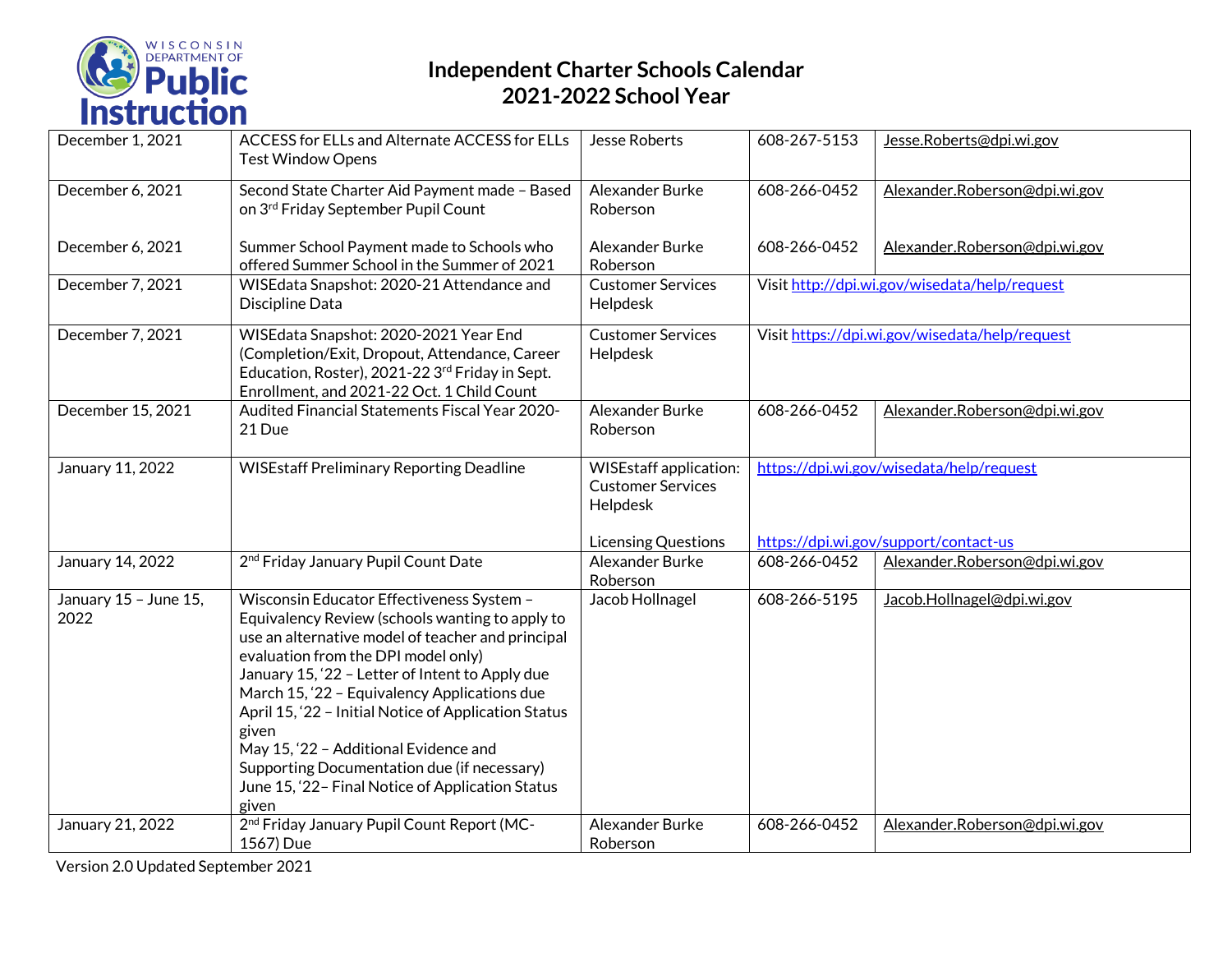

| January 28, 2022        | ACCESS for ELLs and Alternate ACCESS for ELLs<br><b>Test Window Closes</b> | Jesse Roberts                                             | 608-267-5153                                                    | Jesse.Roberts@dpi.wi.gov              |  |
|-------------------------|----------------------------------------------------------------------------|-----------------------------------------------------------|-----------------------------------------------------------------|---------------------------------------|--|
| February 1, 2022        | Independent Charter School authorizers must                                | <b>State Superintendent</b>                               |                                                                 | dpistatesuperintendent@dpi.wi.gov     |  |
|                         | notify the Department of all new schools it                                | <b>Charter Schools Team</b>                               | charterschools@dpi.wi.gov                                       |                                       |  |
|                         | intends to authorize in the next academic year                             |                                                           |                                                                 |                                       |  |
| February 15, 2022       | Third State Charter Aid payment made - based                               | Alexander Burke                                           | 608-266-0452                                                    | Alexander.Roberson@dpi.wi.gov         |  |
|                         | on 3rd Friday Sept. & 2 <sup>nd</sup> Friday Jan. Average.                 | Roberson                                                  |                                                                 |                                       |  |
| February 28 - March 1,  | <b>Wisconsin Federal Funding Conference-</b>                               | https://www.wasbo.com/federalfunding                      |                                                                 |                                       |  |
| 2022                    | Wisconsin Dells (Kalahari Convention Center)                               |                                                           |                                                                 |                                       |  |
| March 8-18, 2022        | Administration of the ACT with writing (Grade                              | Nikki Braconier                                           | 608-266-1075                                                    | Nicole.Braconier@dpi.wi.gov           |  |
|                         | 11)                                                                        |                                                           |                                                                 |                                       |  |
|                         | March 8: ACT with writing Grade 11 (Paper)                                 |                                                           |                                                                 |                                       |  |
|                         | March 8-11, 14-18: ACT with writing Grade 11                               |                                                           |                                                                 |                                       |  |
|                         | for Students Testing with Accommodations                                   |                                                           |                                                                 |                                       |  |
|                         | (Paper)                                                                    |                                                           |                                                                 |                                       |  |
|                         | March 8-10, 15-17: Online and Line                                         |                                                           |                                                                 |                                       |  |
|                         | Accommodation Administration                                               |                                                           |                                                                 |                                       |  |
| March 15, 2022          | High School Graduation Requirements due                                    | <b>Customer Services</b>                                  |                                                                 |                                       |  |
|                         |                                                                            |                                                           | dpistats@dpi.wi.gov<br>https://dpi.wi.gov/wisedata/help/request |                                       |  |
|                         | (schools with high school grades only). Submit                             | Helpdesk                                                  |                                                                 |                                       |  |
|                         | information via the survey link sent to your school                        |                                                           |                                                                 |                                       |  |
|                         | from the Customer Services Team.                                           |                                                           |                                                                 |                                       |  |
| March 21-April 29,      | Forward Exam-English Language Arts and                                     | Alison O'Hara                                             | 608-266-5182                                                    | Alison.O'Hara@dpi.wi.gov              |  |
| 2023                    | Mathematics Grades 3-8, Science Grades 4 and 8                             |                                                           |                                                                 |                                       |  |
|                         | and Social Studies Grades 4, 8, and 10                                     |                                                           |                                                                 |                                       |  |
|                         |                                                                            |                                                           |                                                                 |                                       |  |
|                         | Dynamic Learning Maps-English Language Arts                                | Mike Peacy                                                | 608-267-1288                                                    | Michael.Peacy@dpi.wi.gov              |  |
|                         | and Mathematics Grades 3-11, Science Grades 4                              |                                                           |                                                                 |                                       |  |
|                         | and 8-11, and Social Studies Grades 4, 8, and 10                           |                                                           |                                                                 |                                       |  |
| March 22, 2022          | <b>WISEstaff Final Reporting Deadline</b>                                  | <b>WISEstaff application:</b><br><b>Customer Services</b> | https://dpi.wi.gov/wisedata/help/request                        |                                       |  |
|                         |                                                                            |                                                           |                                                                 |                                       |  |
|                         |                                                                            | Helpdesk                                                  |                                                                 |                                       |  |
|                         |                                                                            |                                                           |                                                                 |                                       |  |
|                         |                                                                            | Licensing Questions                                       |                                                                 | https://dpi.wi.gov/support/contact-us |  |
| April 4-May 4, 2022     | <b>ACT Aspire Grades 9-10</b>                                              | Nikki Braconier                                           | 608-266-1075                                                    | Nicole.Braconier@dpi.wi.gov           |  |
| May 2022 <sup>*</sup>   | 2021-22 WISEdash Spring Demographics                                       | <b>Customer Service</b>                                   | https://dpi.wi.gov/wisedata/help/request                        |                                       |  |
| Subject to cancellation | Snapshot                                                                   | Helpdesk                                                  |                                                                 |                                       |  |
| May 2, 2022             | Membership Audit Report Due                                                | Alexander Burke                                           | 608-266-0452                                                    | Alexander.Roberson@dpi.wi.gov         |  |
|                         |                                                                            | Roberson                                                  |                                                                 |                                       |  |